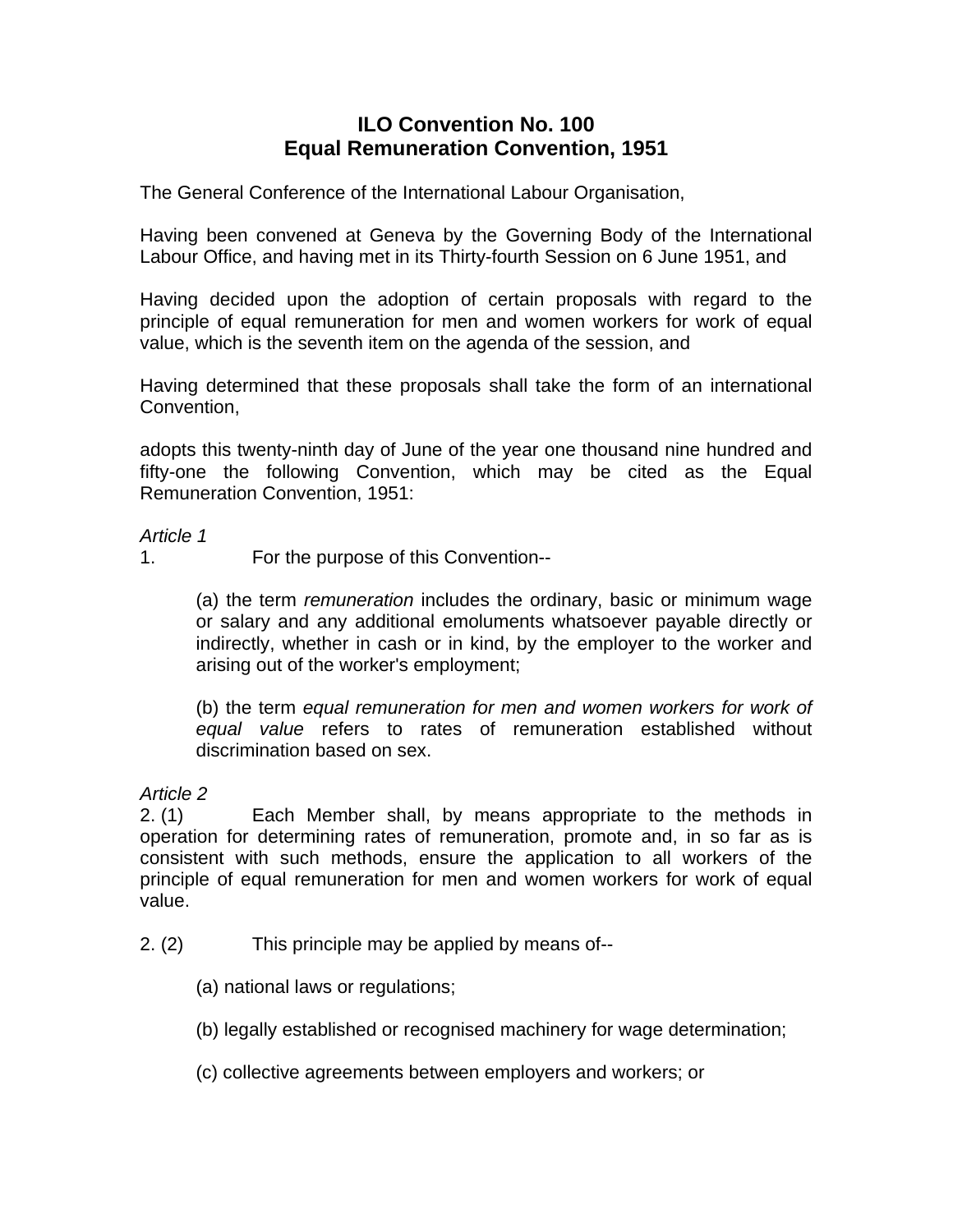### (d) a combination of these various means.

## *Article 3*

3. (1) Where such action will assist in giving effect to the provisions of this Convention measures shall be taken to promote objective appraisal of jobs on the basis of the work to be performed.

3. (2) The methods to be followed in this appraisal may be decided upon by the authorities responsible for the determination of rates of remuneration, or, where such rates are determined by collective agreements, by the partíes thereto.

3. (3) Differential rates between workers which correspond, without regard to sex, to differences, as determined by such objective appraisal, in the work to be performed shall not be considered as being contrary to the principle of equal remuneration for men and women workers for work of equal value.

### *Article 4*

4. Each Member shall co-operate as appropriate with the employers' and workers' organisations concerned for the purpose of giving effect to the provisions of this Convention.

### *Article 5*

5. The formal ratifications of this Convention shall be communicated to the Director-General of the International Labour Office for registration.

## *Article 6*

6. (1) This Convention shall be binding only upon those Members of the International Labour Organisation whose ratifications have been registered with the Director-General.

6. (2) It shall come into force twelve months after the date on which the ratifications of two Members have been registered with the Director-General.

3. Thereafter, this Convention shall come into force for any Member twelve months after the date on which its ratification has been registered.

## *Article 7*

7. (1) Declarations communicated to the Director-General of the International Labour Office in accordance with paragraph 2 of Article 35 of the Constitution of the International Labour Organisation shall indicate -

(a) the territories in respect of which the Member concerned undertakes that the provisions of the Convention shall be applied without modification;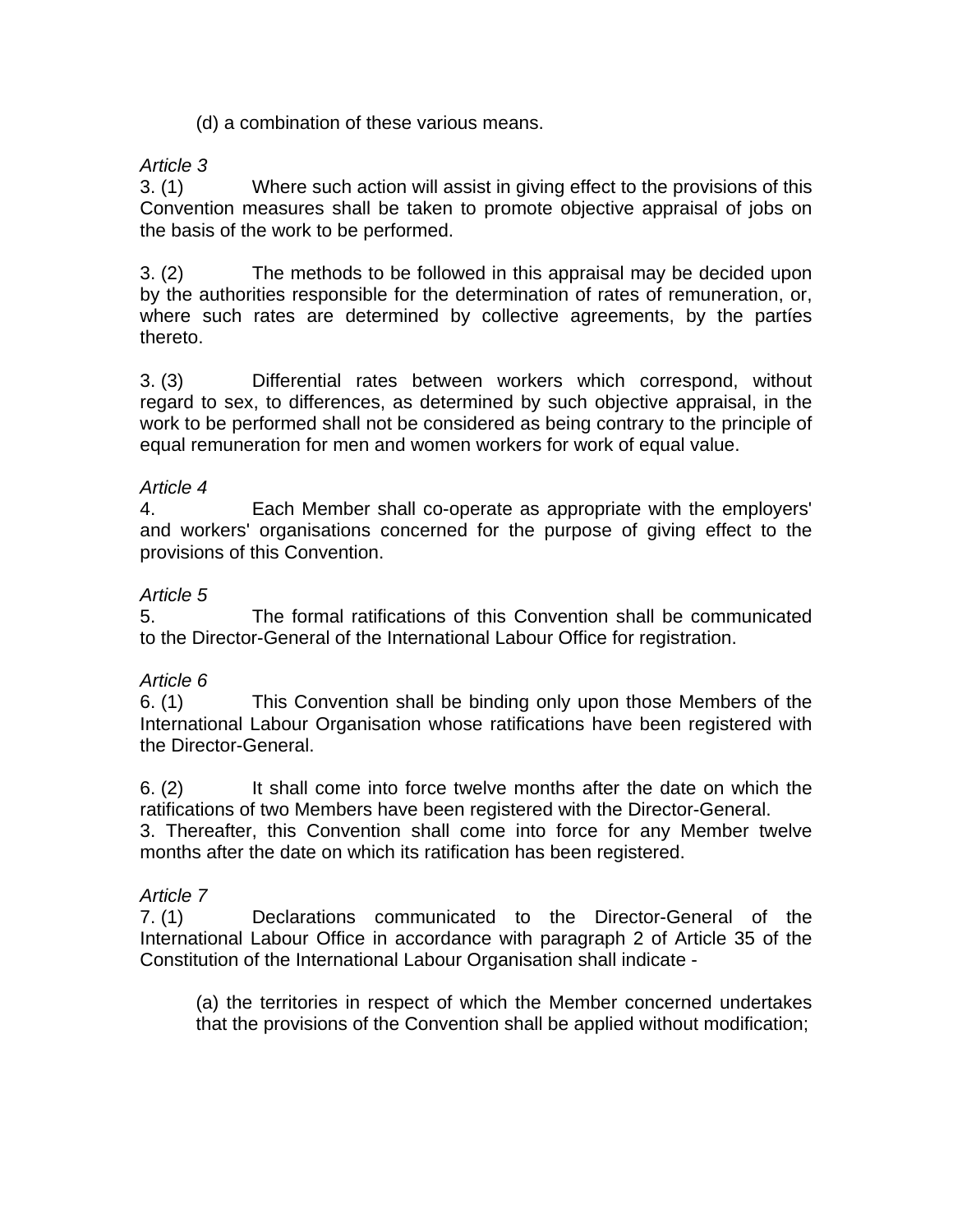(b) the territories in respect of which it undertakes that the provisions of the Convention shall be applied subject to modifications, together with details of the said modifications;

(c) the territories in respect of which the Convention is inapplicable and in such cases the grounds on which it is inapplicable;

(d) the territories in respect of which it reserves its decision pending further consideration of the position.

7. (2) The undertakings referred to in subparagraphs (a) and (b) of paragraph 1 of this Article shall be deemed to be an integral part of the ratification and shall have the force of ratification.

7. (3) Any Member may at any time by a subsequent declaration cancel in whole or in part any reservation made in its original declaration in virtue of subparagraph (b), (c) or (d) of paragraph 1 of this Article.

7. (4) Any Member may, at any time at which the Convention is subject to denunciation in accordance with the provisions of Article 9, communicate to the Director-General a declaration modifying in any other respect the terms of any former declaration and stating the present position in respect of such territories as it may specify.

# Article 8

8. (1) Declarations communicated to the Director-General of the International Labour Office in accordance with paragraph 4 or 5 of Article 35 of the Constitution of the International Labour Organisation shall indicate whether the provisions of the Convention will be applied in the territory concerned without modification or subject to modifications; when the declaration indicates that the provisions of the Convention will be applied subject to modifications, it shall give details of the said modifications.

8. (2) The Member, Members or international authority concerned may at any time by a subsequent declaration renounce in whole or in part the right to have recourse to any modification indicated in any former declaration.

8. (3) The Member, Members or international authority concerned may, at any time at which this Convention is subject to denunciation in accordance with the provisions of Article 9, communicate to the Director-General a declaration modifying in any other respect the terms of any former declaration and stating the present position in respect of the application of the Convention.

# *Article 9*

9. (1) A Member which has ratified this Convention may denounce it after the expiration of ten years from the date on which the Convention first comes into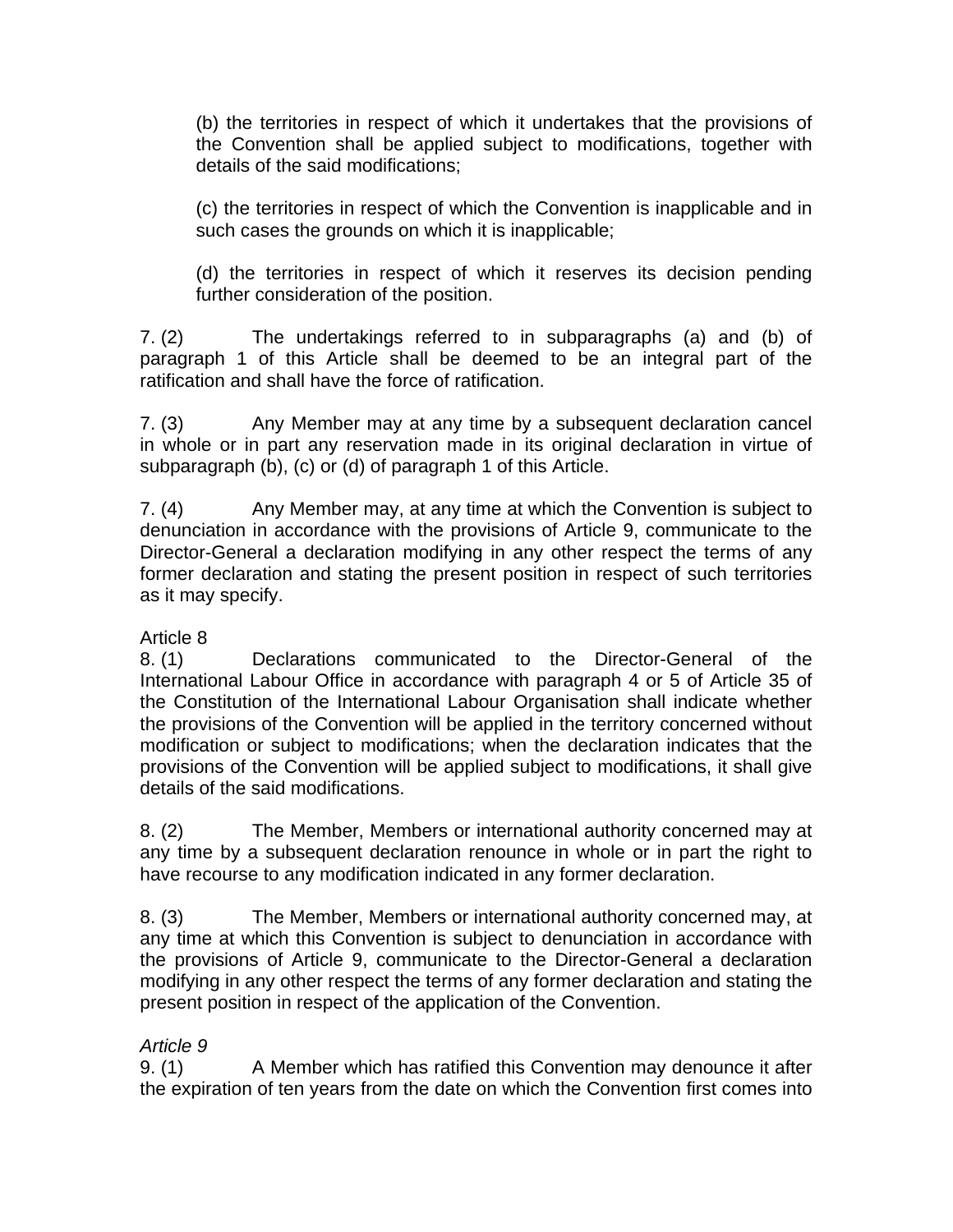force, by an act communicated to the Director-General of the International Labour Office for registration. Such denunciation shall not take effect until one year after the date on which it is registered.

9. (2) Each Member which has ratified this Convention and which does not, within the year following the expiration of the period of ten years mentioned in the preceding paragraph, exercise the right of denunciation provided for in this Article, will be bound for another period of ten years and, thereafter, may denounce this Convention at the expiration of each period of ten years under the terms provided for in this Article.

## *Article 10*

10. (1) The Director-General of the International Labour Office shall notify all Members of the International Labour Organisation of the registration of all ratifications, declarations and denunciations communicated to him by the Members of the Organisation.

10. (2) When notifying the Members of the Organisation of the registration of the second ratification communicated to him, the Director-General shall draw the attention of the Members of the Organisation to the date upon which the Convention will come into force.

## *Article 11*

11. The Director-General of the International Labour Office shall communicate to the Secretary-General of the United Nations for registration in accordance with Article 102 of the Charter of the United Nations full particulars of all ratifications, declarations and acts of denunciation registered by him in accordance with the provisions of the preceding articles.

## *Article 12*

12. At such times as may consider necessary the Governing Body of the International Labour Office shall present to the General Conference a report on the working of this Convention and shall examine the desirability of placing on the agenda of the Conference the question of its revision in whole or in part.

## *Article 13*

13. (1) Should the Conference adopt a new Convention revising this Convention in whole or in part, then, unless the new Convention otherwise provides-

(a) the ratification by a Member of the new revising Convention shall *ipso jure* involve the immediate denunciation of this Convention, notwithstanding the provisions of Article 9 above, if and when the new revising Convention shall have come into force;